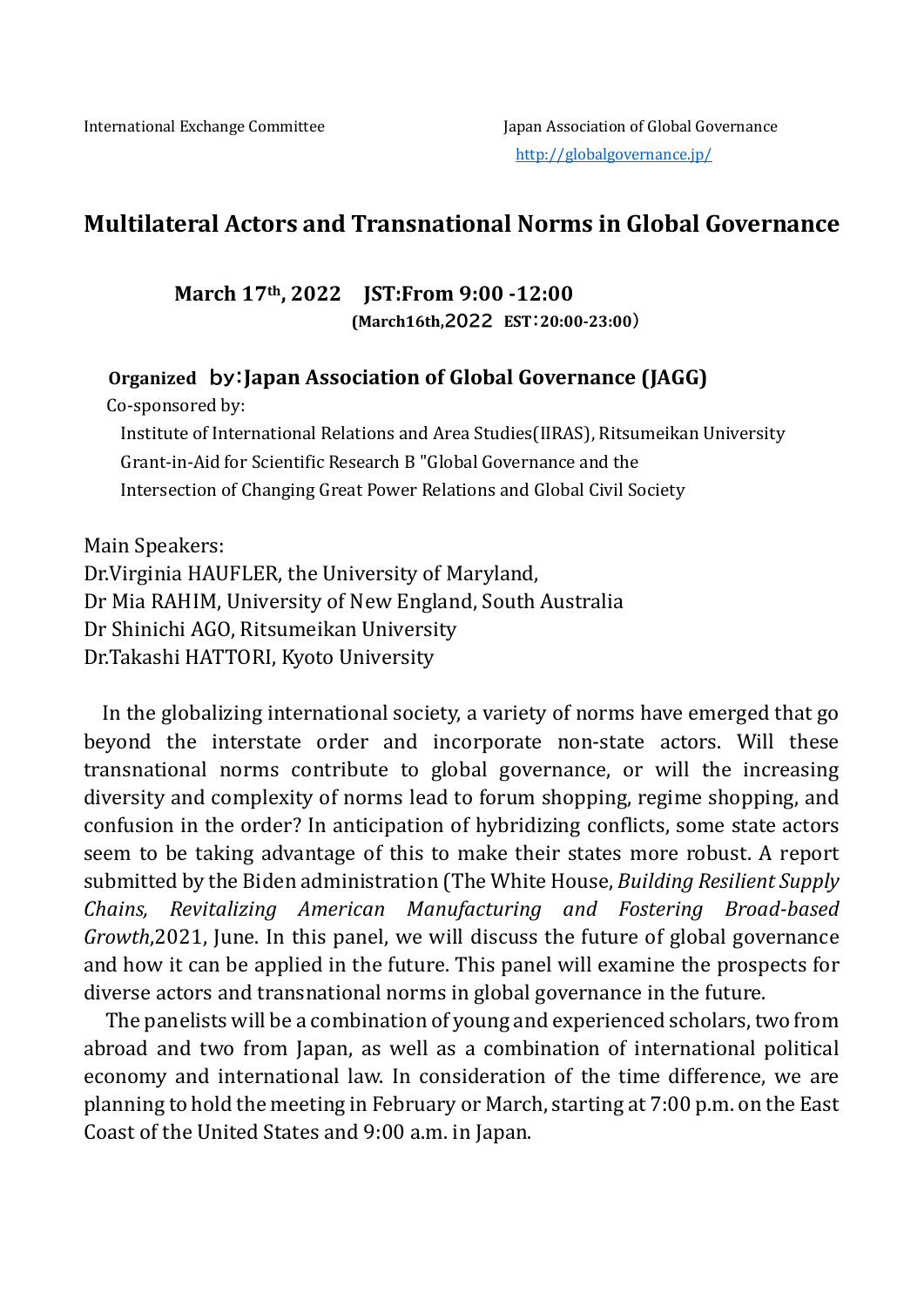# **Schedule**

General Moderator: Prof.Mariko SHOJI, Keiai University.

Opening Remarks: Dr.Koji FUKUDA, President, Japan Association of Global Governance, Professor, Waseda University

Dr.Virginia HAUFLER, the University of Maryland, International Relations, International Political Economy, Global Governance "Climate Risk, Private Governance, and Transnational Norms of Stability"

Dr Mia RAHIM, Associate Professor, Academic Board; University of New England, South Australia, School of Law "Regulating 'Big Data' Based Global Corporations in the 'New Normal'"

Dr Shinichi AGO, Ritsumeikan University, Professor, Kinugasa Research Institute, Ritsumeikan University "Future of International Labour Standards Setting - The Soft-law Approach"

Dr.Takashi HATTORI, Professor, Institute of Economic Research, Kyoto University "APEC and its role in formulating international norms"

Commentator: Dr.Kenki ADACHI, Director of the Institute of International Relations and Area Studies, Professor of International Politics, College of International Relations, Ritsumeikan University

> Dr.Tomoaki WATANABE, Associate Professor, Fukuoka Institute of Technology

Dr.Noboru MIYAWAKI, Professor, Ritsumeikan University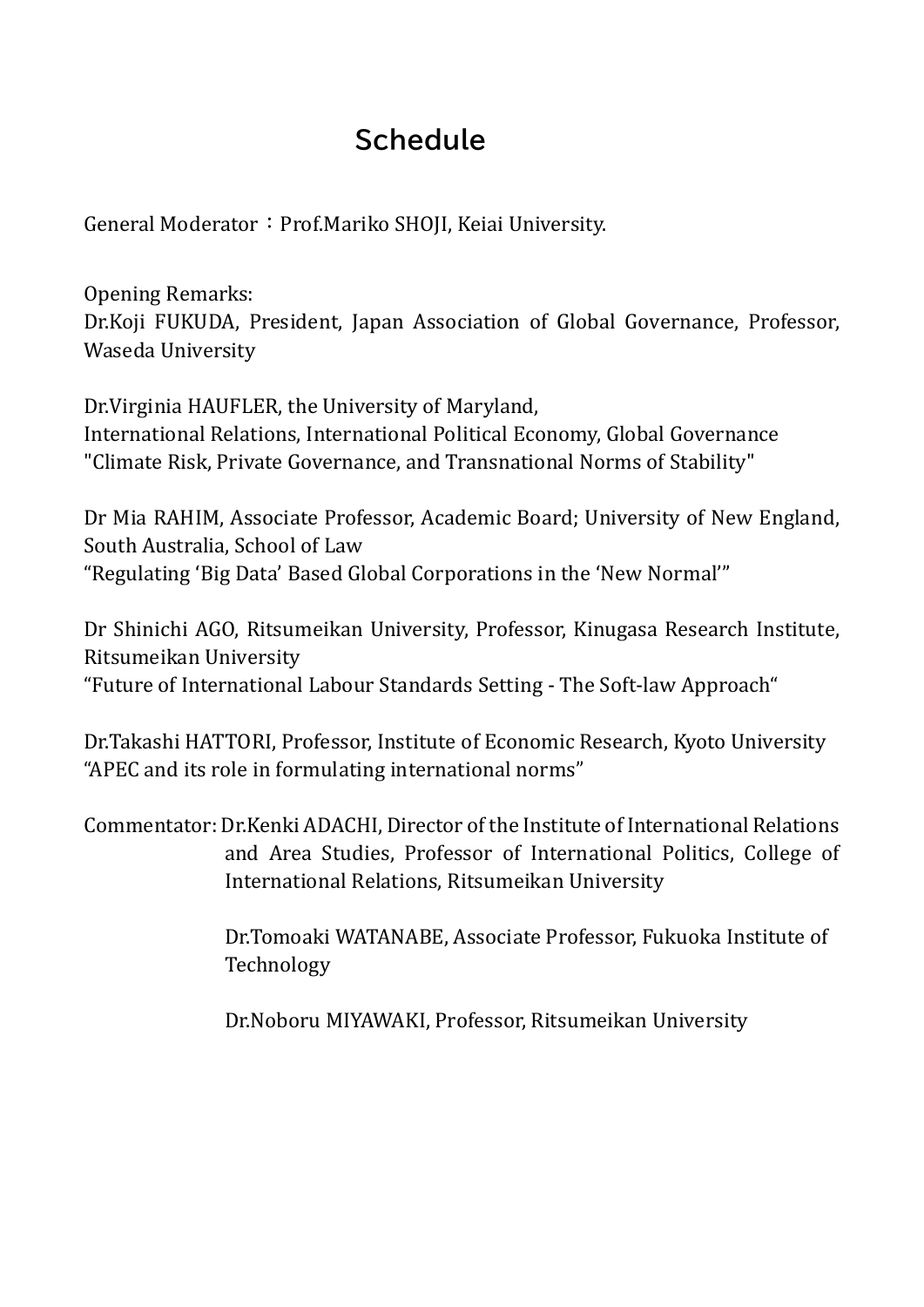

Prof. Shoji Mariko General Moderator<sup>∉</sup>

Prof. Mariko Shoji is the Director for International Exchange Committee, the Japan Association of Global Governance (JAGG) (2019- ). She is a professor in the Faculty of School of International Studies at Keiai University where she specializes in international organization, law and politics. She also taught "Business and Peace" project at School of International and Public Affairs (SIPA), Columbia University from Oct.,2010 to May ,2011, when she was a visiting scholar. She is an executive board member of the Japan Association of Global Governance from 2011. She has been an executive board member of the JAUNS from 2004-2010 & 2016 present. She also served as the Director for Academic Exchange and Cooperation, Japan Association for United Nations Studies (JAUNS) (2019- ). She was a chief editor of the JAUNS from 2009-2010. She presided a workshop with the United Nations Global Compact Office as the title of "United Nations Global Compact Business and Peace Workshop: Business' contribution to Peace and Development through Multi-stakeholder Collaboration" in 2010. Since 2011, she has been serving as a member of the expert meeting of "Business for Peace" of the UN Global Compact.

Fer recent research are "The UN Global Compact for Transnational Business and Peace: A Need for Orchestration?" Mia Mahmudur Rahim (Eds): Code of Conduct on Transnational Corporations: Challenges and Opportunities, Springer Nature, February 2019. "Features of UN Sanction Regime: From Responsibility to Protect to Counter Terrorism", A Journal of General Regional Research (Sougou Chiiki Kenkyu),No.8,2018. Global Accountability of Transnational Corporations: The UN Global Compact as the Global Norm", Global Responsibility of Transnational Corporations, *Journal of East Asia &International Law,* Volume 8, Number 1,pp.20-45.

Prof. Mariko Shoji is the Director for International Exchange Committee, the Japan Association of Global Governance (JAGG) (2019- ). She is a professor in the Faculty of School of International Studies at Keiai University where she specializes in international organization, law and politics. She also taught "Business and Peace" project at School of International and Public Affairs (SIPA), Columbia University from Oct.,2010 to May ,2011, when she was a visiting scholar. She is an executive board member of the Japan Association of Global Governance from 2011. She has been an executive board member of the JAUNS from 2004-2010 & 2016 present. She also served as the Director for Academic Exchange and Cooperation, Japan Association for United Nations Studies (JAUNS) (2019- ). She was a chief editor of the JAUNS from 2009-2010. She presided a workshop with the United Nations Global Compact Office as the title of "United Nations Global Compact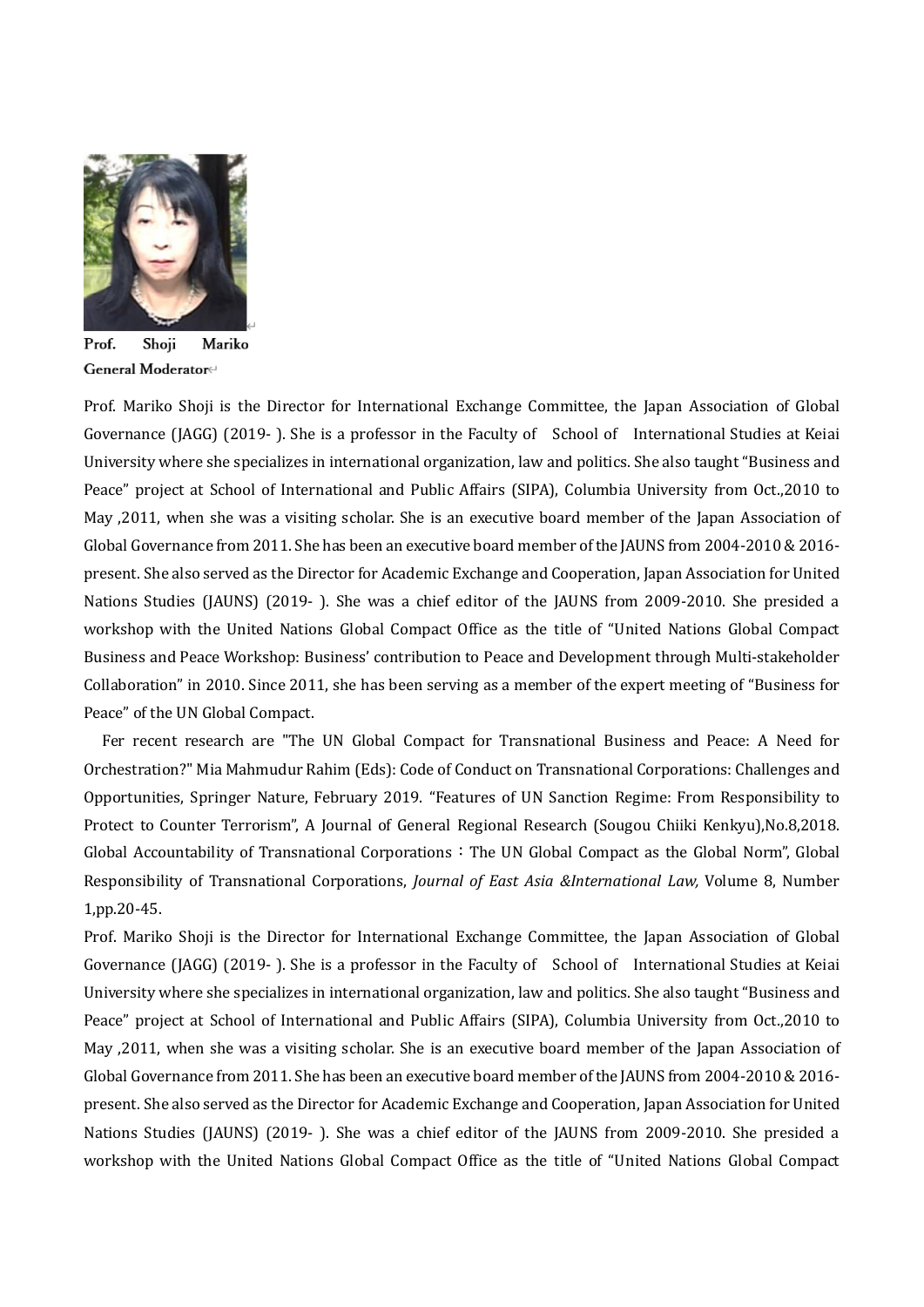Business and Peace Workshop: Business' contribution to Peace and Development through Multi-stakeholder Collaboration" in 2010. Since 2011, she has been serving as a member of the expert meeting of "Business for Peace" of the UN Global Compact.

Fer recent research are "The UN Global Compact for Transnational Business and Peace: A Need for Orchestration?" Mia Mahmudur Rahim (Eds): Code of Conduct on Transnational Corporations: Challenges and Opportunities, Springer Nature, February 2019. "Features of UN Sanction Regime: From Responsibility to Protect to Counter Terrorism", A Journal of General Regional Research (Sougou Chiiki Kenkyu),No.8,2018. Global Accountability of Transnational Corporations: The UN Global Compact as the Global Norm", Global Responsibility of Transnational Corporations, *Journal of East Asia &International Law,* Volume 8, Number 1,pp.20-45.



Prof.Dr. Koji FUKUDA

Koji Fukuda is Professor of International Public Administration at the School of Political Science and Economics, Waseda University in Japan. He is President of Japan Association of Global Governance and former President of EUSA Japan. He received a Ph.D. in Political Science at Doshisha University. He served Research Fellow at the College of Europe in Bruges. He co-edited the European Governance After Nice (Routledge, 2003) His is also the author of many books and articles including Envisioning Reform: Enhancing UN Accountability in the 21st Century (UNU Press, 2009). The European Union and Japan (Ashgate, 2015), Economic Crises and Policy Regimes (E&E, 2016), Policy Change under New Democratic Capitalism (Routledge, 2018), "European Governance After the Brexit and the COVID-19 Shocks" in Brexit and After(Springer,2020), "Knowledge and preventive actions toward COVID-19, vaccination intent, and health literacy among educators in Japan" (PLoS One. 2021 Sep 20.)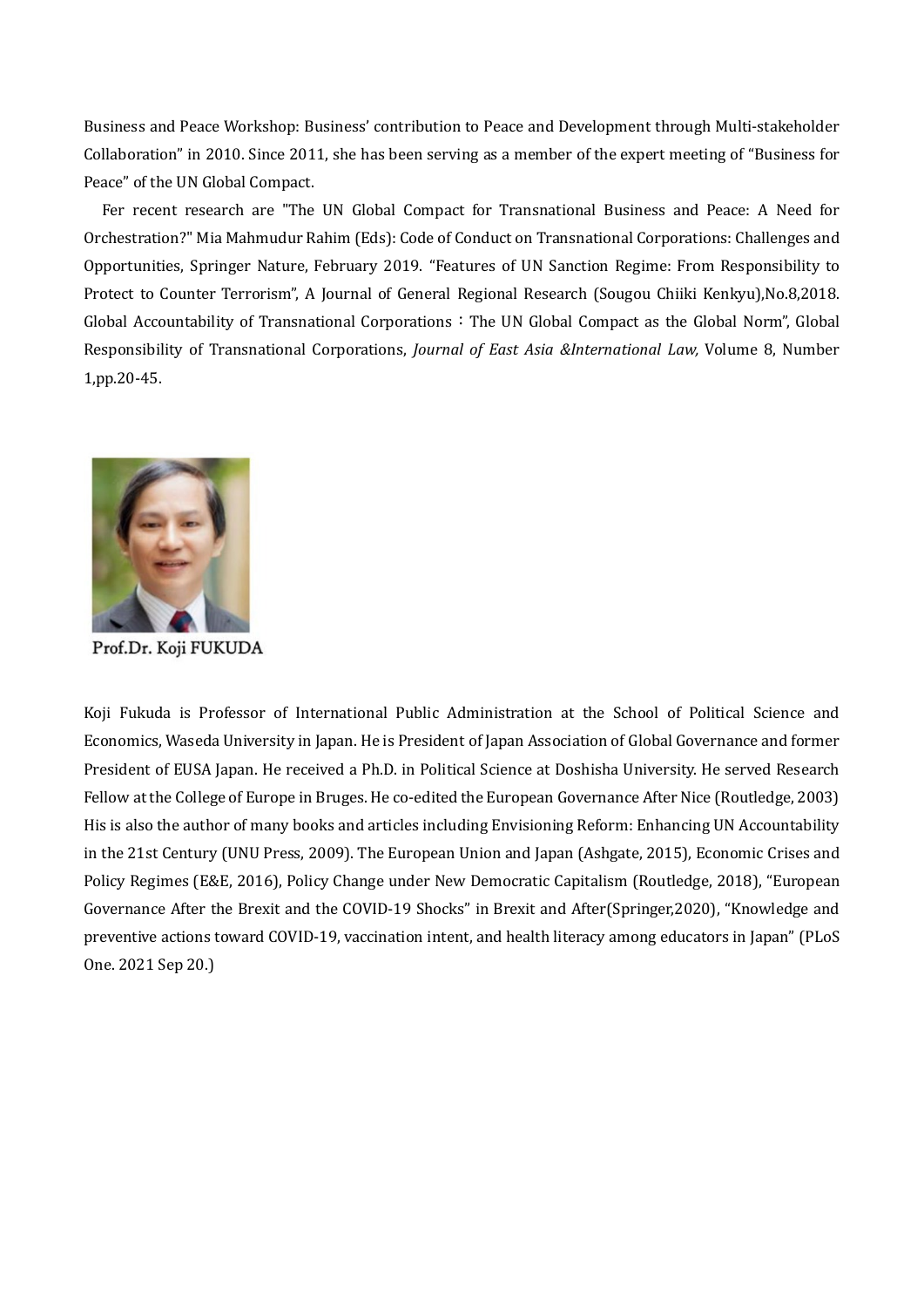

**Dr.Virginia Haufler**

Virginia Haufler is an Associate Professor in the Department of Government and Politics at the University of Maryland, College Park. She is a faculty affiliate of the Center for International Development and Conflict Management (CIDCM) and affiliated with the School of Public Policy. She is on the Advisory Board for the Center for Business Ethics, Regulation and Crime. She earned a M.A./ Ph.D. in Government at Cornell University, and dual B.A. degrees from Pennsylvania State University in Foreign Service and International Relations, and Russian Language and Literature.

Prof. Haufler is a leading scholar of private authority, industry self-regulation, and global governance. Her most recent work explores governance throughout global supply chains ("Producing Governance in the Global Factory") and private norm-setting in security affairs ("Public-Private Interactions and Practices of Security," with Deborah Avant). Her books include A Public Role for the Private Sector: Industry Self-Regulation in the Global Economy, Private Authority and International Affairs (co-edited) and Dangerous Commerce: Insurance and the Management of International Risk. Her current projects look at private contributions to conflict prevention; supply chain governance and blockchain technology; and insurers and climate mitigation.

She was a short-term fellow at the University College London and spent a sabbatical year as a visiting fellow at the University of California Irvine and non-resident fellow at USC. Prior to that, she directed the project on the role of the private sector in international affairs at the Carnegie Endowment for International Peace. She has been a consultant to government and non-governmental organizations including the UN Global Compact, the ILO, Oxfam, International Alert, and OEF. She currently serves on the Board of the nonprofit Women in International Security. From 2011-2021, Prof. Haufler created and directed the Global Communities Living-Learning program for entering freshmen at the University.

\*Producing Global Governance in the Global Factory: Markets, Politics, and Regulation

February 2018Global Policy 9(1):114-120

\*Public-Private Interactions and Practices of Security,D Avant, V Haufler

Oxford University Press Handbook of Security

\*The Dynamics of 'Private' Security Strategies and their Public Consequences: Transnational Organizations in Historical Perspective

The Return of the Public in Global Governance, 47-69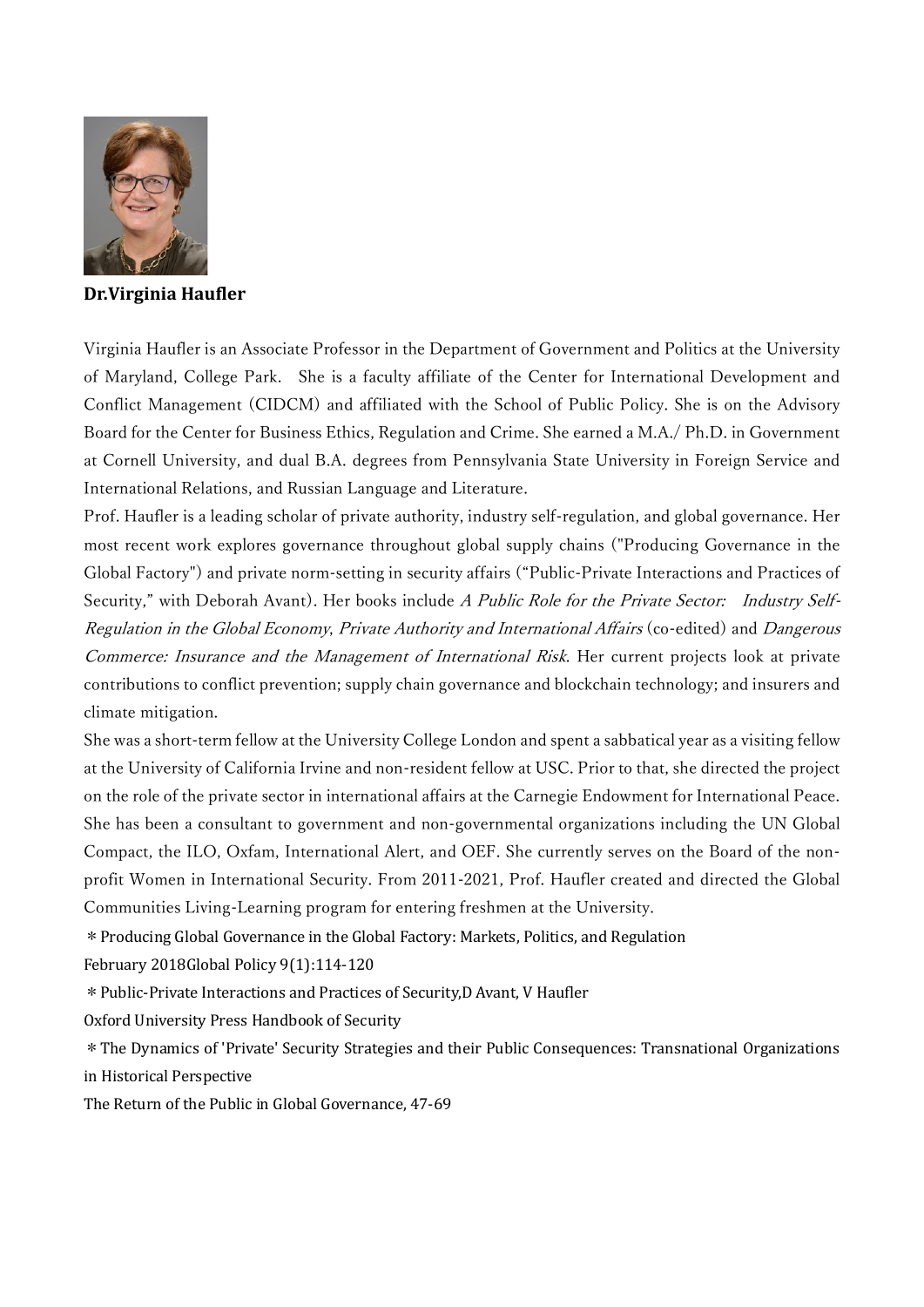Dr Mia Rahim∈ Associate Professor <  $\hookleftarrow$ School of Law<sup>⊬</sup> University of New England $\leftrightarrow$ Phone: +61 26773 4016← Email: mrahim@une.edu.au <



**Dr Mia Rahim,**

Associate Professor Mia Rahim joined the School of Law in July 2019, having previously held positions at the University of South Australia, Macquarie University and the Queensland University of Technology. Before joining academia, Associate Professor Rahim was a Judge in Bangladesh. He also worked in the Bangladesh Law Commission and the Supreme Court of Bangladesh. He has held visitorships at several prestigious institutions, including the Copenhagen Business School and the Indian Institute of Technology (Kharagpur).Associate Professor Mia Rahim studied law and policy in the National University of Singapore, University of Warwick and the University of Dhaka. Macquarie University awarded his PhD in Law.

Associate Professor Mia Rahim's research interests lie in different forms of regulation and how this relates to legal structures that encourage social responsibility and accountability practice of regulatees. One of his recent books *Legal Regulation of Corporate Social Responsibility* has explained how a meta-regulation mode in laws can effectively raise the social responsibility performance of corporations. He is the author of *Corporate Social Responsibility in Private Enterprises* and the editor of *Social Audit Regulation* and the *Code of Conduct on Transnational Corporations.*

Associate Professor Mia Rahim was the Deputy Chair of the Academic Board and the Chair of the Research Committee of the University of New England. He was the Deputy Head of the School of Law and currently the Chair of the Research Committee of this School at UNE. More about his teaching and research are available in his staff profile at [https://www.une.edu.au/staff](https://www.une.edu.au/staff-profiles/law/associate-professor-mia-rahim)[profiles/law/associate-professor-mia-rahim](https://www.une.edu.au/staff-profiles/law/associate-professor-mia-rahim)

\*Mia Mahmudur Rahim and Moshood Abdussalam, 'Advent of Decentralised Autonomous Business Networks in the Disembodied Economy: A Discussion on Why the Governance Regimes of Corporations and Partnerships are Unsuitable to them' in Andrew Godwin, Rosemary Langford and Pey Woan Lee, eds.,Technology and Corporate Law: How Innovation Shapes Corporate ActivityEdward Elgar Publishing 2021, pp 306-339.

\*Mia Mahmudur Rahim, 'Humanising Global Supply Chian Regulation' in Surya Deva, ed., Research Handbook on Human Rights and Business, Edward Elgar Publishing 2020, pp 130-150.

\*Mia Mahmudur Rahim and Indrajit Dubbe, 'Corporate Governance and the Sustainability Reporting of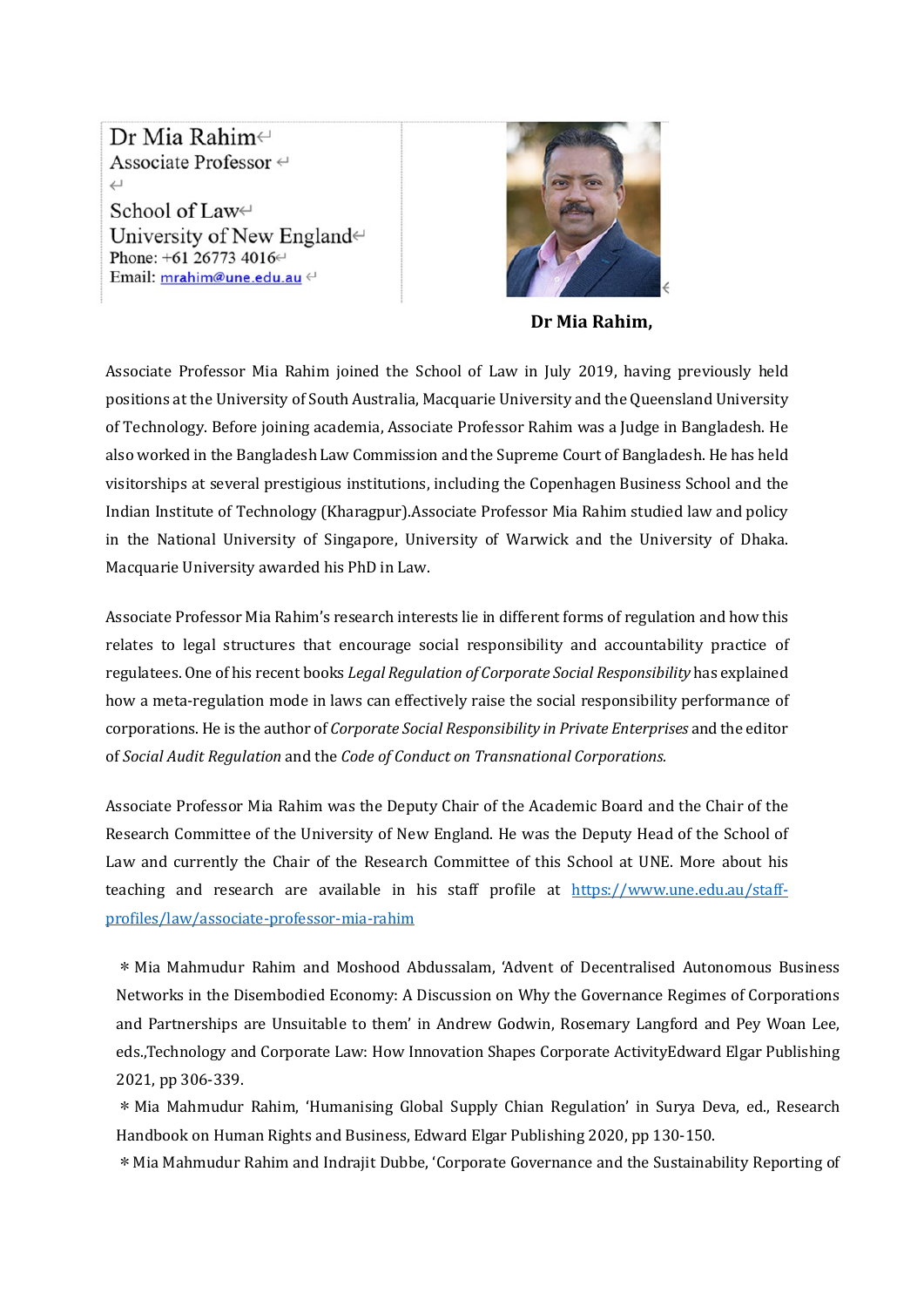the Corporations: The Interface' in Franklin N Ngwu, Onyeka Osuji and Frank H. Stephen eds., Enhancing Board Effectiveness. Routledge 2019, pp 202-217.



吾郷真一(Shinichi AGO)

Shinichi AGO is Professor at Ritsumeikan University, Director of its Kyoto Museum for World Peace and Professor Emeritus of Kyushu University (its former Law Dean and Vice-President). He received both his LL.B. and LL.M. from the University of Tokyo and obtained Doctorat ès Sciences Politiques from the University of Geneva (IUHEI). He specializes in public international law, international economic law and international labour law. He has taught in numerous universities in Japan, as well as abroad, including Thammasat University, Chulalongkorn University in Thailand, Singapore National University, National Taiwan University, Peking University, UC Santa Clara (at its summer course in Strasbourg), University of Victoria in Canada, and Sciences Po Bordeaux in France. He is affiliated to many academic societies, such as International Law Association (Member, since 1985), Asian Society of International Law (Member since 2011, Vice-President 2013-2015), Japan Chapter of the Asian Society of International Law (Member since 2009, President 2013-2017), Asian Society of Labour Law (Council Member since 1997), International Society of Labour and Social Security Law (Member since 1998) and finally the Japanese Society of International Law (Member for over 50 years and Council member between 2010-2020.) He was member of the Science Council of Japan (2006~2020) and chairperson of its Human Rights Sub-Committee (2010-2014).

Apart from his teaching and research activities, he has advised many governmental institutions and international organizations on matters of his expertise, for example for the Ministry of Trade and Industry at its Committee on Legal Assistance for Asia (1999 – 2002), Chair of the Evaluation Committee for Technical Cooperation Programs of the Ministry of Health, Labour and Welfare (2004-2006), Member, Upper House Committee on Foreign Relations, Working Group on the Reform of the United Nations (1999-2000). He is also practicing international law as Judge at the Asian Development Bank Administrative Tribunal since 2013 and from 2015 onwards, he is member of the ILO's Committee of Experts on the Application of Conventions and Recommendations, supervising the implementation of ILO Standards.

His representative publications (in English) include: ILO's Supervision and Japan (1995); A Crossroad of International Protection of Human Rights and International Trade: Is the Social Clause a Relevant Concept? (1999); 'Clash' of Operational and Normative Activities of International Institutions (2001); Labour Law in Asia: International Labour Standards in Economic Development (2003); Corporate social responsibility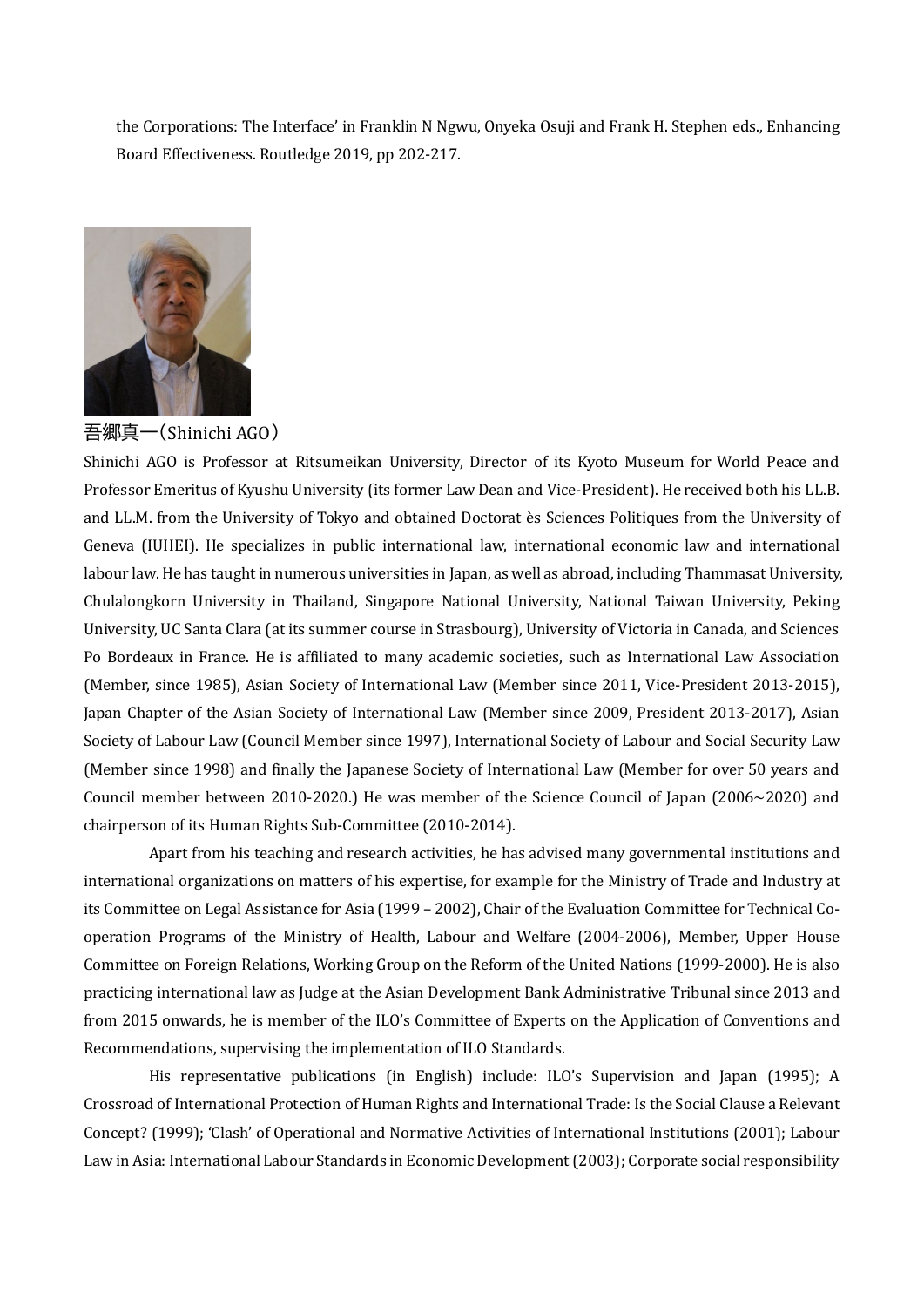and its implication for public international law (2009); Supervision of International Labour Standards as a Means of Implementing the Guiding Principles on Business and Human Rights (2019); Benefits and Limits to Labour-Related Corporate Social Responsibility Codes (2019); What is 'International Administrative Law'? The Adequacy of this Term in Various, Judgments of International Administrative Tribunals (2020). A long list of publications in Japanese is omitted here, except for mentioning three books of single authorship: "International Labour Standards Law" (Kokusai Rodo Kijunho, 1997), "International Economic and Social Law" (Kokusai Keizai Shakaiho, 2005) and "Labour-related CSR" (Rodo CSR, 2007).

\*2019/12, Benefits and Limits to Labour-Related Corporate Social Responsibility Codes │ ILO100 Law for Social Justice, │ ,549-564 (単著)

\* 2019/09, Business and Human Rights-the Role of Soft Law(ビジネスと人権 – ソフトローの役割) │Houritsu Jihou (法律時報 )│ 1142,57-62

\*2019/09, Today's significance of setting international labor standards(国際労働基準設定の今日的意 義) │ Work & Life World Labour(世界の労働) │ 5,2-8

# **Takashi Hattori**



Professor, Institute of Economic Research, Kyoto University /

Consulting Fellow, Research Institute of Economy, Trade and Industry (RIETI)

Takashi Hattori is currently taking on various tasks. He is a Professor, Institute of Economic Research, Kyoto University, and Consulting Fellow, Research Institute of Economy, Trade and Industry (RIETI). He was a fulltime Professor at the Institute of Economic Research, Kyoto University, from 2018 to 2021. His current research interests include policy analysis on trade policy, climate change and energy policy, as well as international relations. After he graduated from the University of Tokyo in 1991, he entered Ministry of International Trade and Industry (MITI, now Ministry of Economy, Trade and Industry (METI)). He has working experiences at international organizations: Head of Environment and Climate Change Unit at International Energy Agency (IEA), in Paris, and Director (Program) at the APEC Secretariat, in Singapore. He received a Master in Public Policy from John F. Kennedy School of Government, Harvard University in 1996, and a doctoral degree from Tokyo Institute of Technology in 2000. His recent publication is *Climate Change Norm and International Energy Regime* (in Japanese) (2021. Bunshindo Publishing Corporation).

\*Expanding and Restructuring Global Value Chains for Sustainable and Inclusive Growth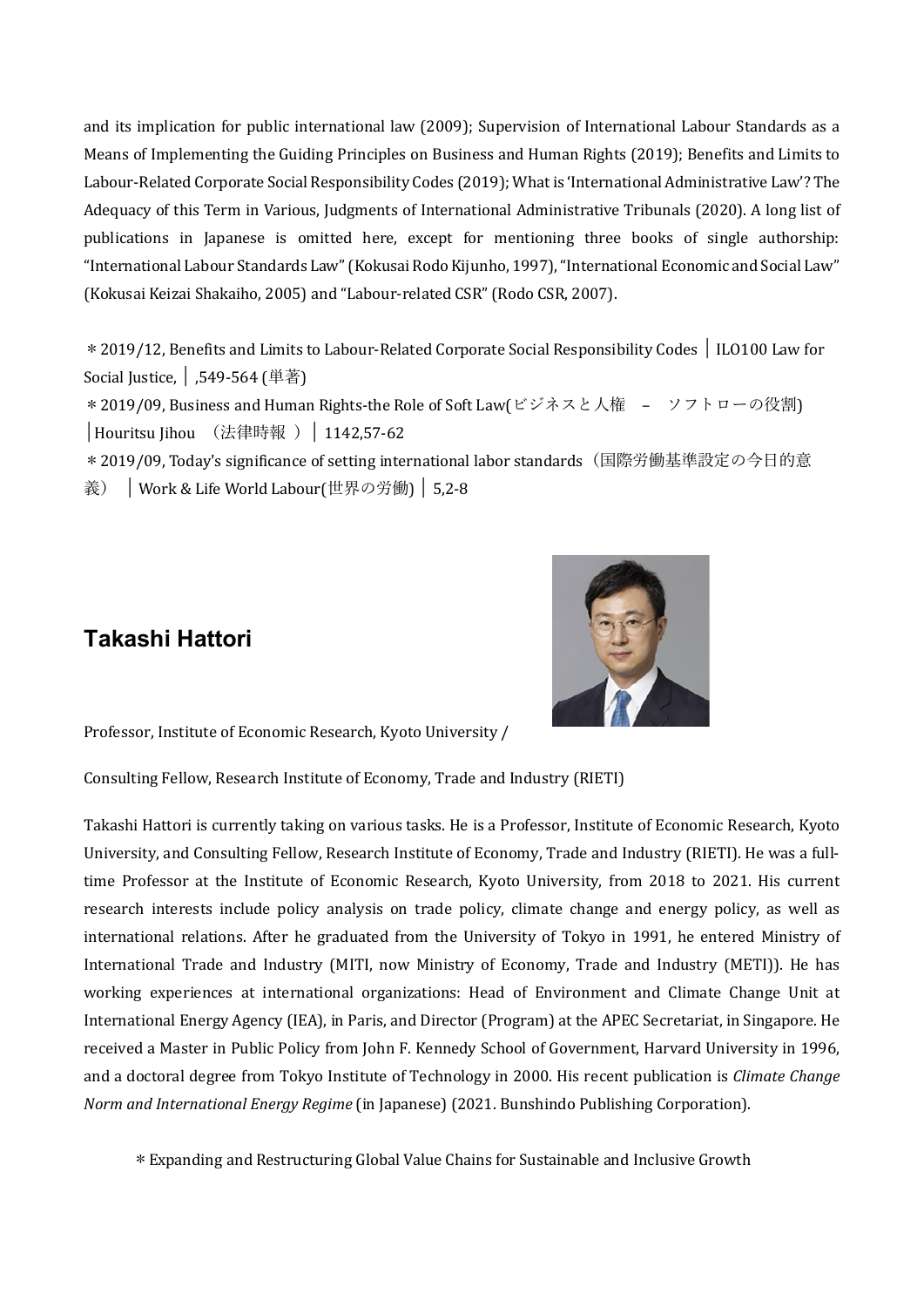Yasuyuki Todo, M. Sait Akman, Takashi Hattori, Sabyasachi Saha, Natalya Volchkova T20 Japan 2019 Policy Brief 2019 年 4 月

- \*Built to Last: Designing a Flexible and Durable 2015 Climate Change Agreement Gregory Briner, Takayoshi Kato, Takashi Hattori Climate Change Expert Group 2014(3) 2014 年
- \*Targeting the Base of the Pyramid: How Enterprises Can Contribute to Sustainable Development Interdisciplinary Environmental Review 12(3) 258-265 2011 年



#### **Commentator:**:**WATANABE Tomoaki**,

an Associate Professor at Department of Socio-Environmental Studies, Fukuoka Institute of Technology (FIT), Japan. He has Doctor of Law (Ph.D. in Politics) from Kyushu University in 2018. Before joining

FIT in 2012, he taught at Kyushu University

He had studied how public international institutions play role in mitigating global environmental risks such as transboundary movement of hazardous wastes. Drawing upon the theoretical framework of policy ideas, he elucidated the political process of the Basel convention and its institutional development from international regime thought of as being composed of States to global governance embracing multi-stakeholders. On this theme, he published the paper titled "When Environment Politics Collide with the Trade : Comparative Responses to the Basel Convention on Transboundary Movement of Hazardous Wastes," Kokusai Seiji (International Politics, JAIR) No. 166 (2011), pp. 85-98.[In Japanese] In addition, he is currently conducting research on private governance examining the following: 1) government strategy toward standardization process in the International Standard Organization (ISO) , and 2) the rise of private certification schemes such as Forest Stewardship Council (FSC) and their legitimation strategy in garnering more support from global supply chains. He has published articles, chapters about global environmental governance, especially in the fields of international relation and comparative politics, including "FSC as a social standard for conservation and the sustainable use of forests: FSC legitimation strategy in competition," in *International development and the Environment*,(Springer, 2020). In addition, his research has been presented by himself at organizational conventions, such as: International Political Science Association, Japan Association of Global Governance, Japan Association of International Relations, Japan Association Political Science, and Japan Association for Environmental Law and Policy. He has received research grants from the Japan Society for the Promotion of Science (JSPS). He was awarded the *Japan Association of Global Governance award* for outstanding paper to